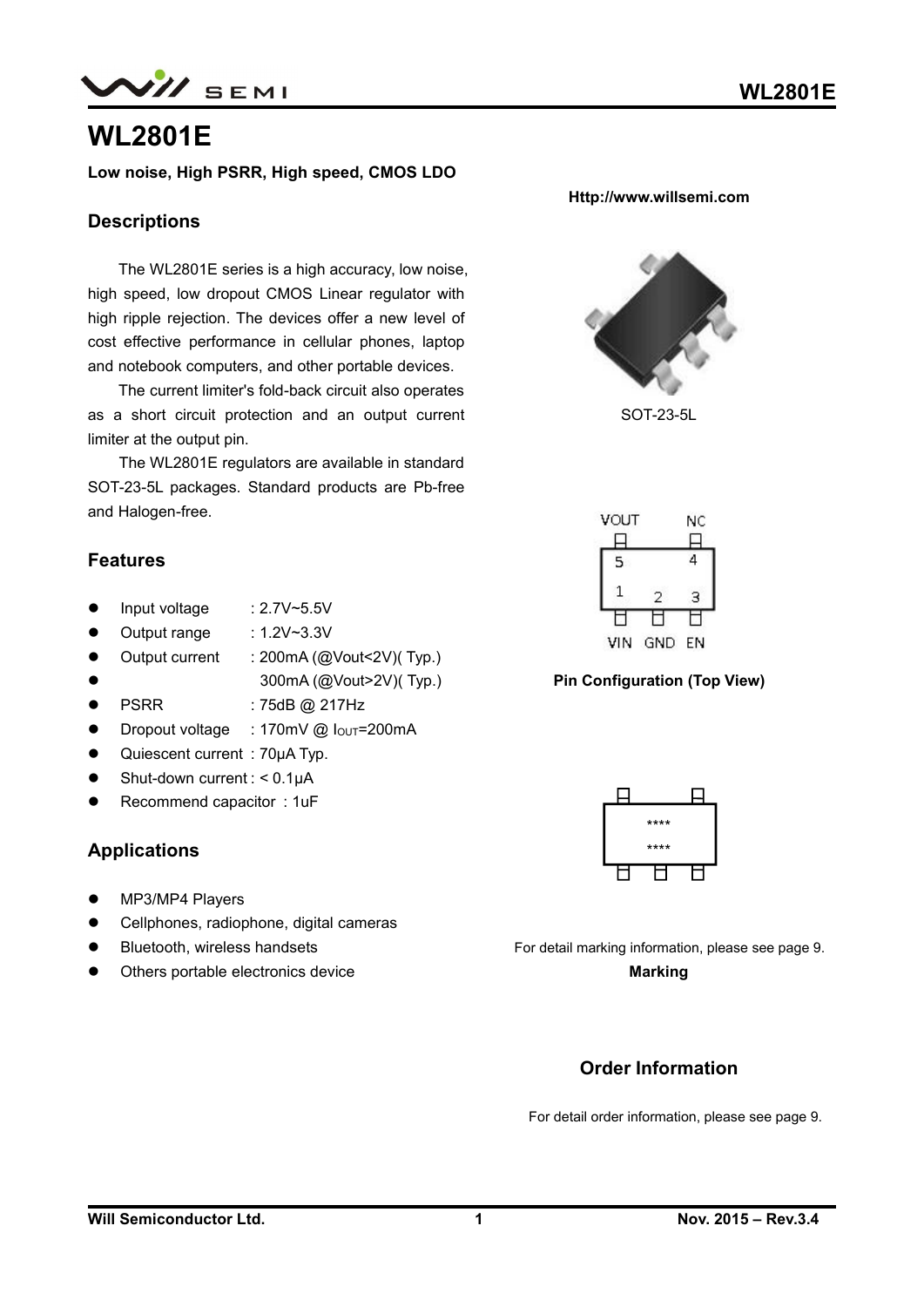

# **Typical Application**



|  | <b>Pin Description</b> |  |
|--|------------------------|--|
|--|------------------------|--|

| <b>PIN</b> | Symbol    | <b>Description</b>   |
|------------|-----------|----------------------|
| 1          | VIN       | Input                |
| 2          | GND       | Ground               |
| 3          | EN        | Enable (Active high) |
| 4          | <b>NC</b> | Not connected        |
| 5          | VOUT      | Output               |

## **Block Diagram**

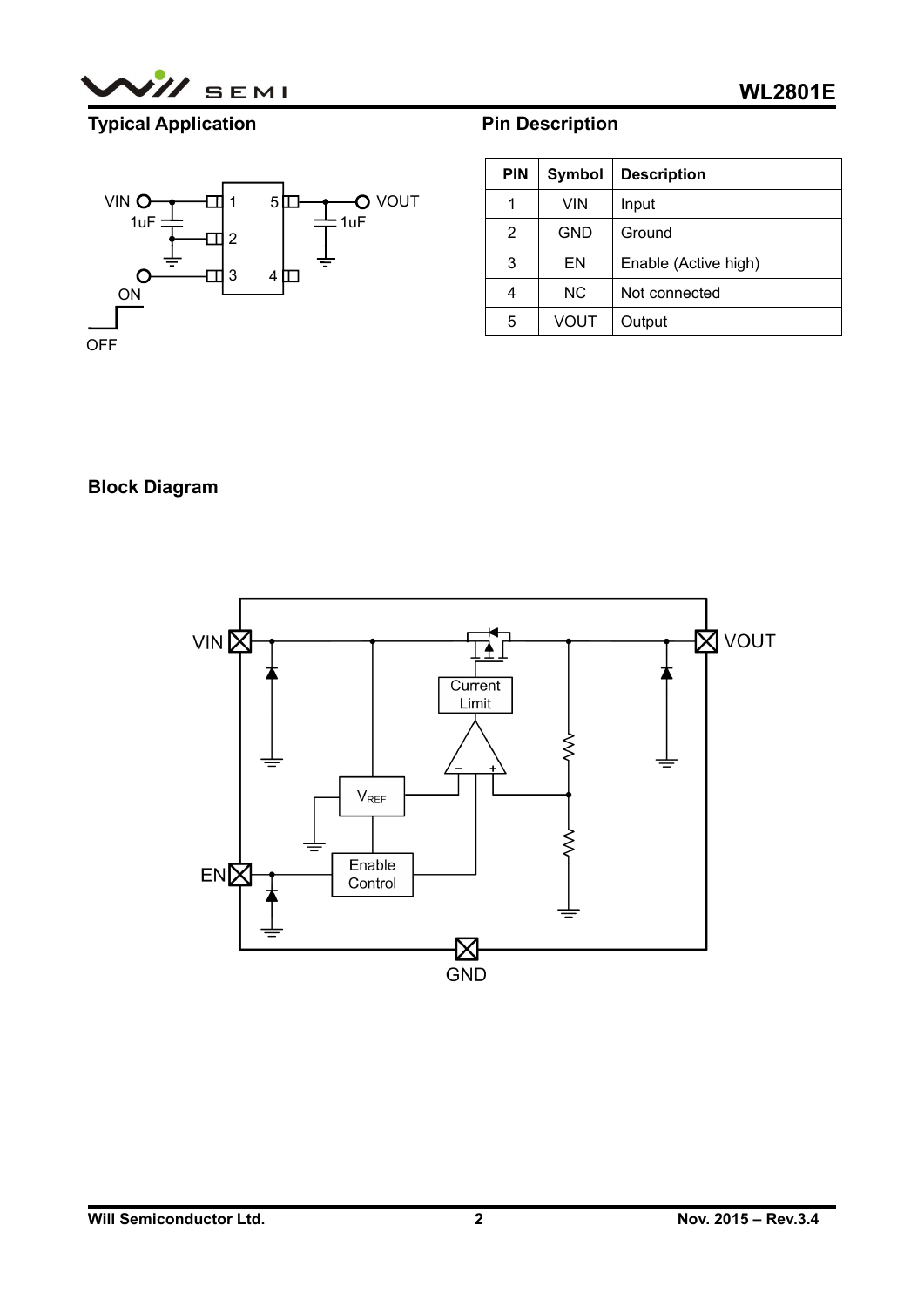

### **Absolute Maximum Ratings**

| <b>Parameter</b>                     | Value                     | <b>Unit</b> |
|--------------------------------------|---------------------------|-------------|
| Power Dissipation                    | Internal limited          | mW          |
| $V_{IN}$ Range                       | $-0.3\sim 6.5$            | v           |
| V <sub>EN</sub> Range                | $-0.3 \sim V_{\text{IN}}$ | V           |
| V <sub>OUT</sub> Range               | $-0.3 \sim V_{\text{IN}}$ | v           |
| Lead Temperature Range               | 260                       | $\rm ^{o}C$ |
| Storage Temperature Range            | $-55 \sim 150$            | $\rm ^{o}C$ |
| Operating Junction Temperature Range | 150                       | $\rm ^{o}C$ |

## **Recommend Operating Ratings**

| <b>Parameter</b>                   | Value          | Unit    |
|------------------------------------|----------------|---------|
| Operating Supply voltage           | $2.7 \sim 5.5$ |         |
| <b>Operating Temperature Range</b> | -40 $\sim$ 85  | $\circ$ |
| Thermal Resistance, $R_{\theta$ JA | 250            | °C/W    |

### Electronics Characteristics (Ta=25°C, V<sub>IN</sub>=V<sub>OUT</sub>+1V, C<sub>IN</sub>=C<sub>OUT</sub>=1uF, unless otherwise noted)

| <b>Parameter</b>            | <b>Symbol</b>               | <b>Condition</b>                                               | Min.                        | Typ.                    | Max.                | <b>Unit</b>  |
|-----------------------------|-----------------------------|----------------------------------------------------------------|-----------------------------|-------------------------|---------------------|--------------|
|                             | $V_{OUT}$                   | $V_{OUT}$ <2V, $V_{IN}$ =2.7V, $I_{OUT}$ =1mA                  | 0.97                        | <b>V</b> <sub>OUT</sub> | 1.03<br><b>VOUT</b> |              |
| Output Voltage              |                             |                                                                | <b>VOUT</b>                 |                         |                     | V            |
|                             |                             | $V_{\text{OUT}} \ge 2V$ , $I_{\text{OUT}} = 1 \text{mA}$       | 0.98                        | <b>VOUT</b>             | 1.02                |              |
|                             |                             |                                                                | <b>VOUT</b>                 |                         | <b>VOUT</b>         |              |
| Current Limit               | <b>LIM</b>                  | $V_{EN} = V_{IN}$                                              | Ref. to Output Voltage vs.  |                         |                     | mA           |
|                             |                             |                                                                | <b>Output Current Chart</b> |                         |                     |              |
| Dropout Voltage             | <b>VDROP</b>                | $V_{\text{OUT}}=2.8V, I_{\text{OUT}}=200mA$                    | 170                         |                         | 200                 | mV           |
|                             |                             | $V_{\text{OUT}}$ =2.8V, $I_{\text{OUT}}$ =300mA                | 250<br>300                  |                         |                     |              |
| Line Regulation             | $\triangle V_{LINE}$        | $V_{IN} = 2.7 \times 5.5 V$ , $I_{OUT} = 1 mA$<br>0.01<br>0.15 |                             |                         | $\%N$               |              |
| Load Regulation             | $\triangle V_{\text{Load}}$ | $V_{\text{OUT}}=2.8V$ , $I_{\text{OUT}}=1\sim300\text{mA}$     |                             | 20                      | 30                  | mV           |
| Quiescent Current           | lQ                          | $V_{\text{OUT}}=2.8V, I_{\text{OUT}}=0$                        |                             | 70                      | 100                 | μA           |
| <b>Short Current</b>        |                             | $V_{EN} = V_{IN}$                                              |                             | 170                     |                     |              |
|                             | <b>I</b> SHORT              | $V_{\text{OUT}}$ Short to GND with 1 $\Omega$                  |                             |                         |                     | mA           |
| Shut-down Current           | <b>I</b> SHDN               | $V_{EN} = 0V$                                                  |                             | 0.1                     | 1.0                 | μA           |
|                             |                             | $V_{IN} = (V_{OUT} + 1V)_{DC} + 0.5V_{P-P}$                    | 75                          |                         |                     | dB           |
| Power Supply Rejection Rate | <b>PSRR</b>                 | F=217Hz, lout=10mA                                             |                             |                         |                     |              |
|                             |                             | $V_{IN} = (V_{OUT} + 1V)_{DC} + 0.5V_{P-P}$                    | 65                          |                         |                     |              |
|                             |                             | F=10KHz, lout=10mA                                             |                             |                         |                     |              |
| EN logic high voltage       | $V_{ENH}$                   | $V_{IN} = 5.5V$ , $I_{OUT} = 1mA$                              | 1.2                         |                         |                     | $\vee$       |
| EN logic low voltage        | VENL                        | $V_{IN} = 5.5V$ , $V_{OUT} = 0V$                               |                             |                         | 0.4                 | $\vee$       |
| <b>EN Input Current</b>     | <b>IEN</b>                  | $V_{EN}$ = 0 to 5.5V                                           |                             |                         | 1.0                 | μA           |
| <b>Output Noise Voltage</b> | <b>e</b> <sub>NO</sub>      | 10Hz to 100KHz, Cour=1µF                                       |                             | 100                     |                     | <b>µVRMS</b> |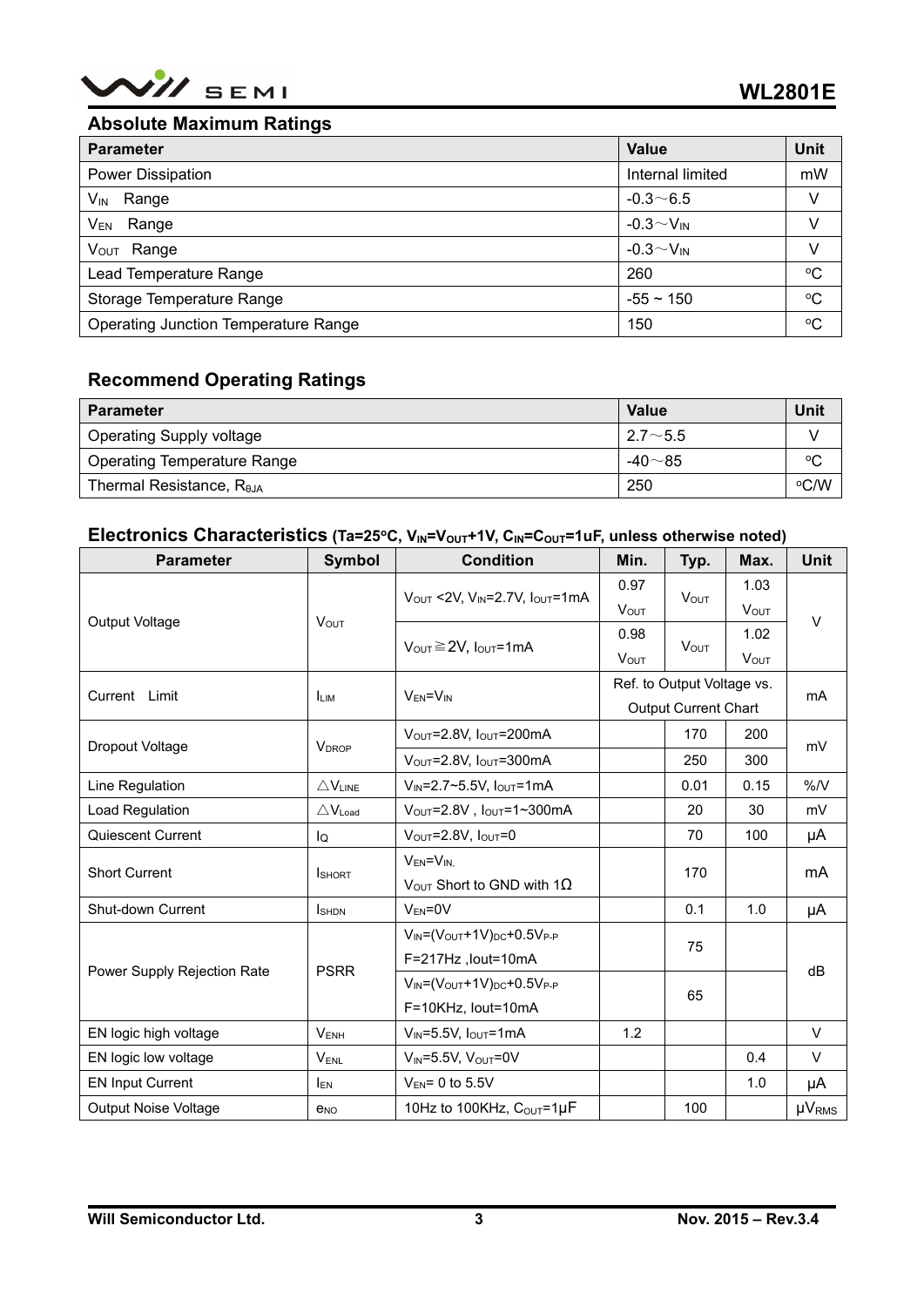



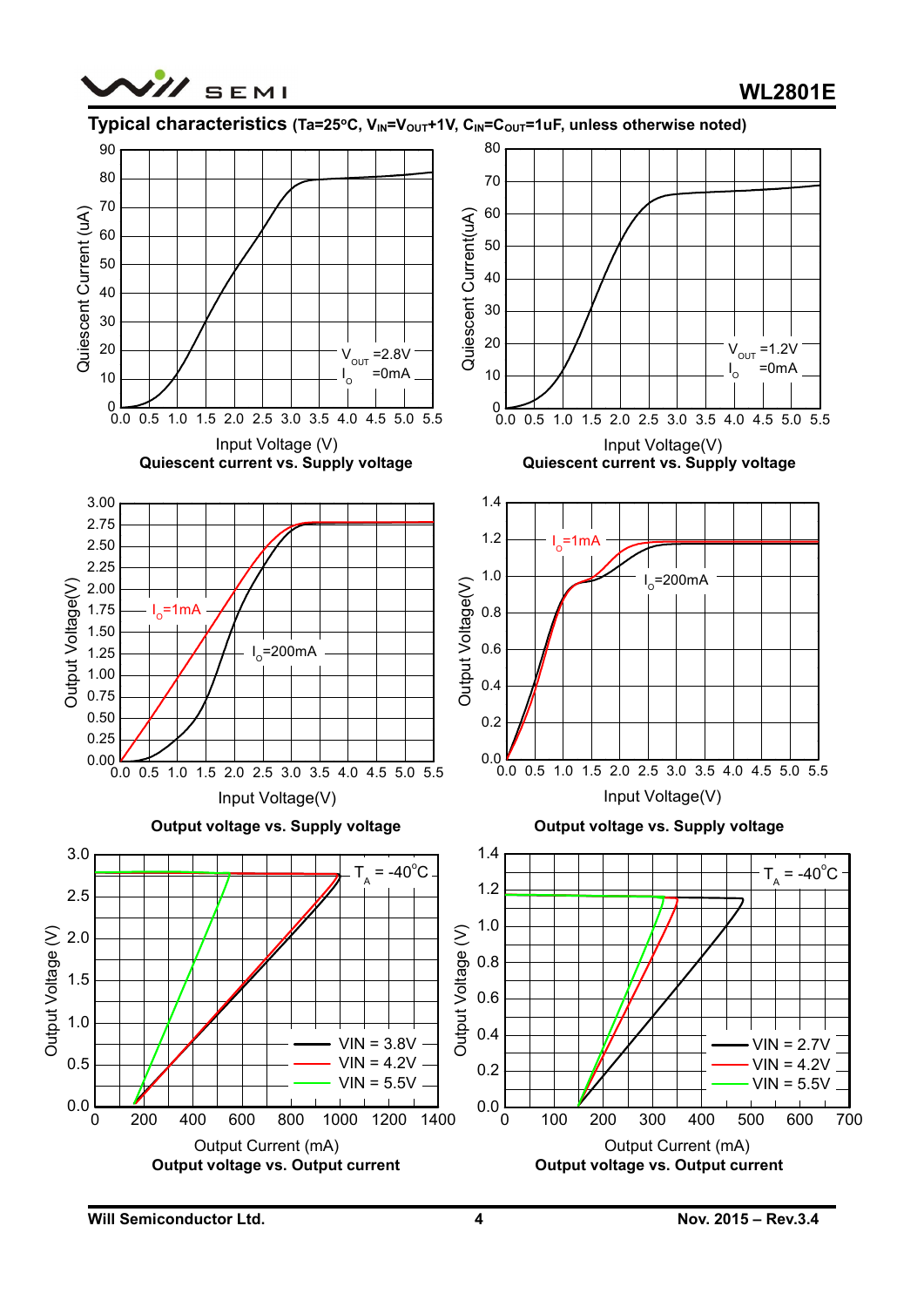

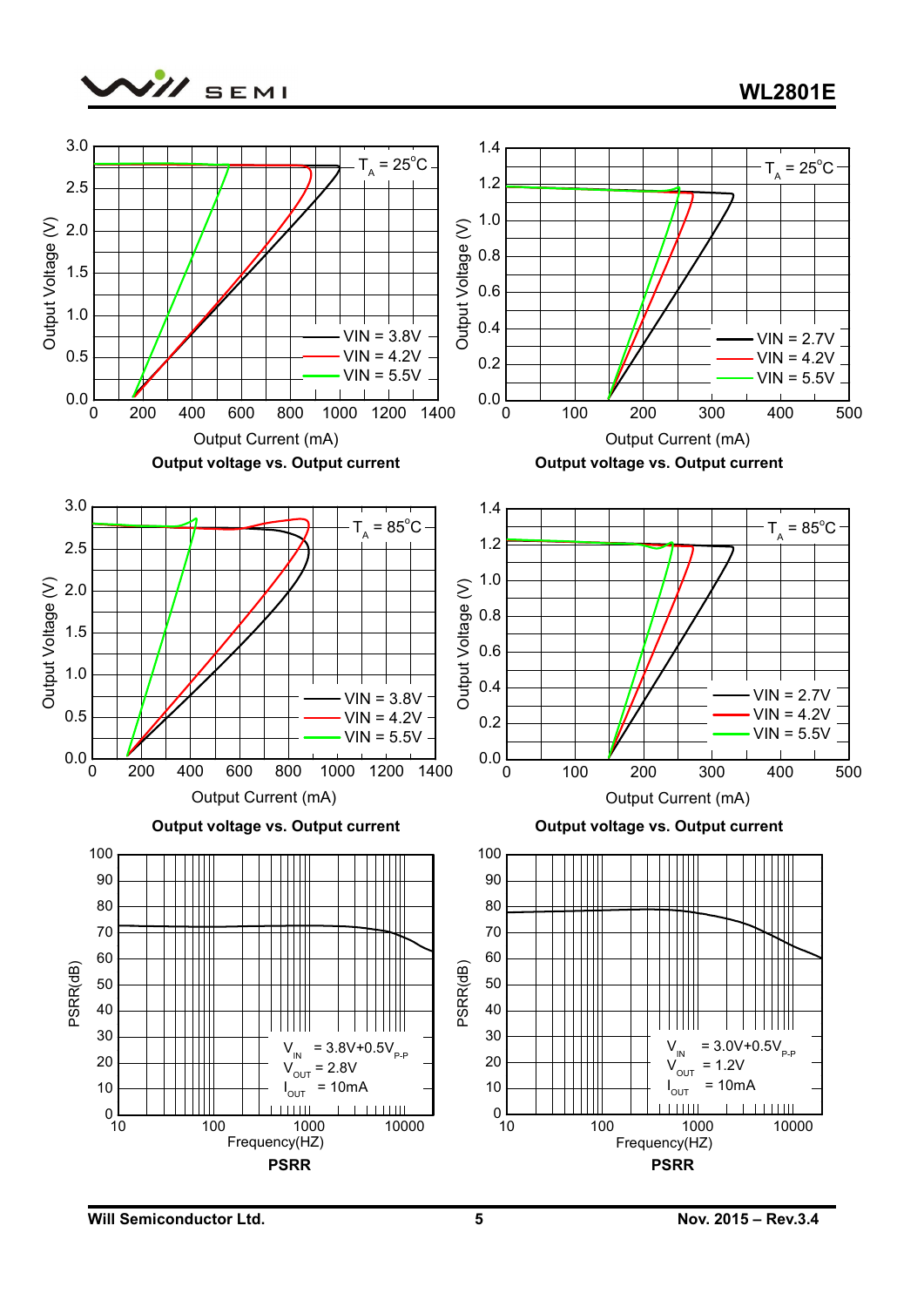

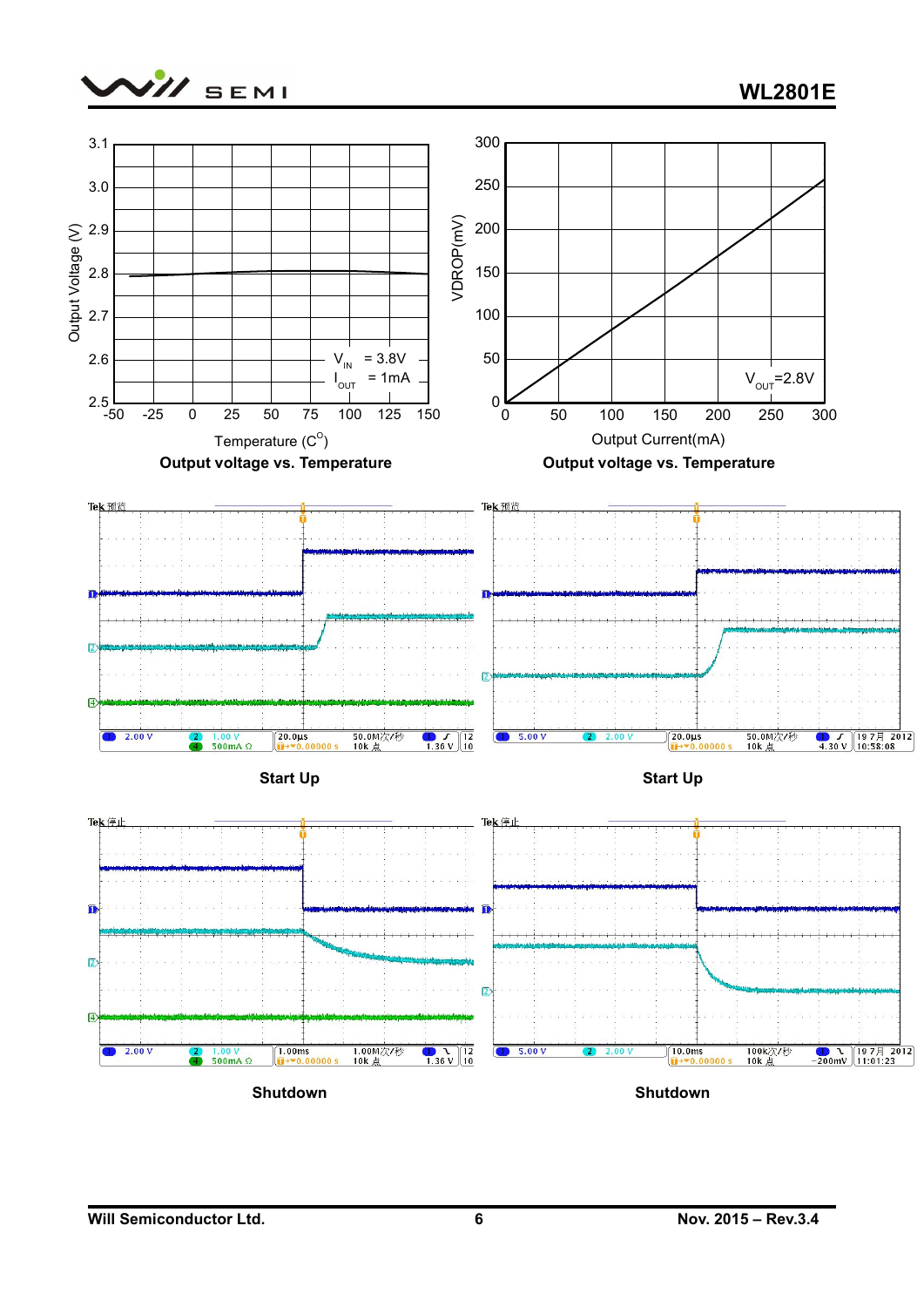

## **WL2801E**



**Line Step**

**Line Step**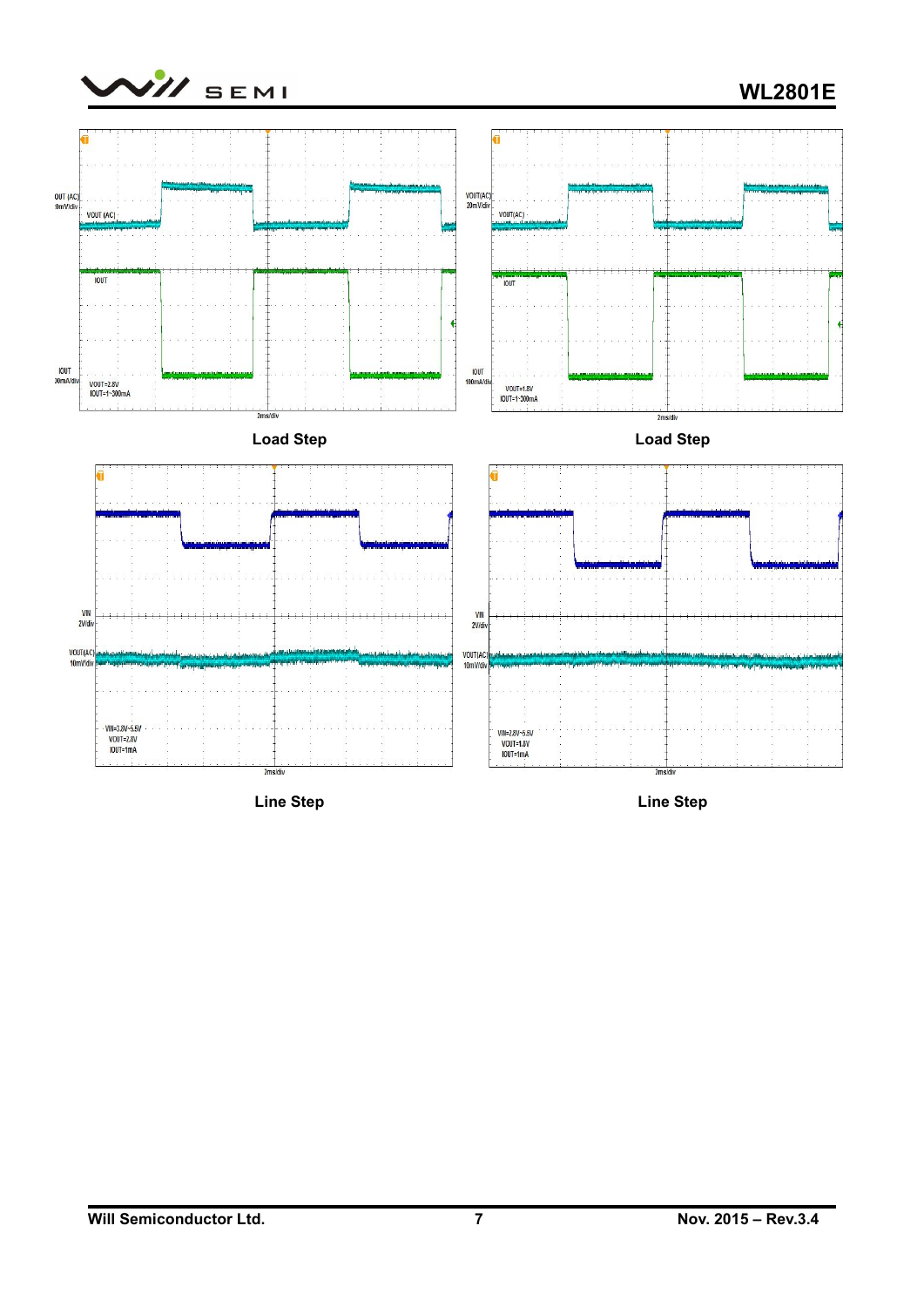

## **Packaging Information**







|                       | <b>Dimensions In Millimeters</b> |                          |             |  |  |  |
|-----------------------|----------------------------------|--------------------------|-------------|--|--|--|
| Symbol                | Min.                             | Typ.                     | Max.        |  |  |  |
| A                     | 1.050                            |                          | 1.250       |  |  |  |
| A1                    | 0.000                            | Ξ.                       | 0.100       |  |  |  |
| A2                    | 1.050                            |                          | 1.150       |  |  |  |
| b                     | 0.300                            | 0.4                      | 0.500       |  |  |  |
| $\mathbf{C}$          | 0.100                            | $\overline{\phantom{a}}$ | 0.200       |  |  |  |
| D                     | 2.820                            | 2.9                      | 3.020       |  |  |  |
| E                     | 1.500                            | 1.6                      | 1.700       |  |  |  |
| E1                    | 2.650                            | 2.8                      | 2.950       |  |  |  |
| e                     | 0.950 (Basic)                    |                          |             |  |  |  |
| e1                    | 1.800                            | 1.9                      | 2.000       |  |  |  |
|                       | 0.300                            | 0.45                     | 0.600       |  |  |  |
| $\boldsymbol{\theta}$ | $0^{\circ}$                      |                          | $8^{\circ}$ |  |  |  |

**Will Semiconductor Ltd.8 Nov. 2015 – Rev.3.4**